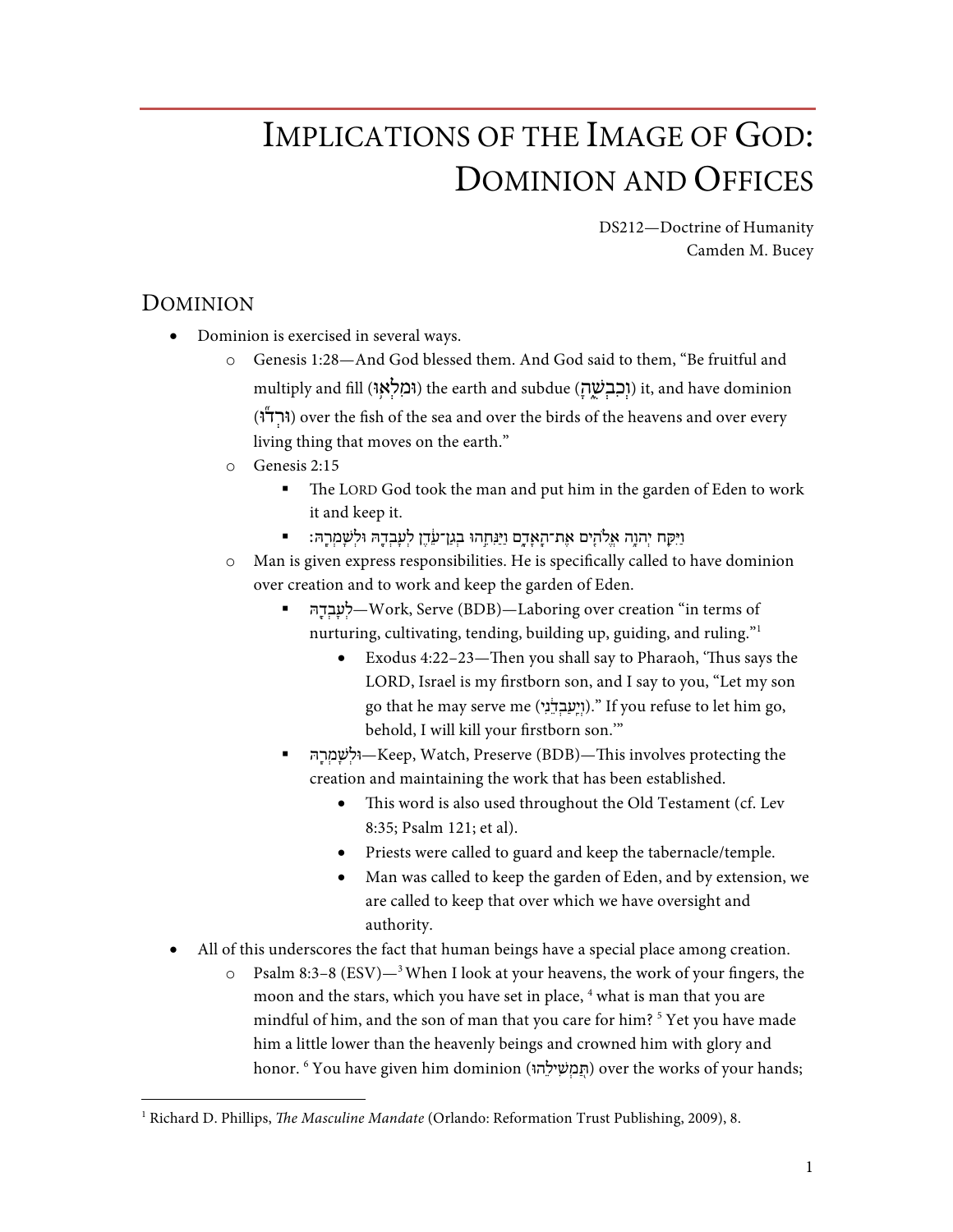you have put all things under his feet (תְחַת־רַגְלְיו), <sup>7</sup> all sheep and oxen, and also the beasts of the field,  $8$  the birds of the heavens, and the fish of the sea, whatever passes along the paths of the seas.

- Theologians often include dominion as part of the image of God.
	- o Gen 1:27 speaks of man being created in the image and likeness of God.
		- Gen 1:28 follows that description with the command to be fruitful and multiply, filling the earth, subduing it, and having dominion.
		- § Although the two are inextricably related, dominion is not included in the poetic form of Gen 1:27, which describes the way in which man is created.
	- o Perhaps it is best to consider dominion over the creatures as an entailment of the image.
		- For example, dominion over the creatures presupposes that man is capable of the task—that he be created in true knowledge, righteousness, and holiness.
		- In other words, if man is the image of God, who is Lord over all, then it necessarily follows that man would also bear some measure of lordship over creation.
- Dominion is a power and authority God has granted to mankind over creation.
	- o He has the right to dispose of the creation at his pleasure, so long as that accords with God's will.
	- o Stewardship—God has entrusted creation to mankind. He wants us to do something with it.
		- § Consider the parable of the talents (Matt 25:14–30).
		- The servant who buried his talents—doing nothing with them—had his buried talent taken away, and he was cast into outer darkness.
		- Likewise, a life of idleness is akin to "burying" the image of God and its dominion.
- Man's dominion over creation is immediately conjoined to the description of man as created in the image of God. The two are intimately related.
	- o Man was created originally with dominion over creation.
		- The Fall into sin has affected this dominion (cf. Gen 3:17-19).
		- Notwithstanding, like the image of God itself, man retains dominion.
	- o Even prior to the Fall, man's dominion over creation differs substantially from God's dominion as ectype differs from archetype.
		- § God's lordship or dominion is original, independent, absolute, and unlimited. Man's is derived, dependent, relative, and limited.
		- Man has dominion over the creatures, because he *images* or represents in his very being God, the Creator and Sustainer of all things.
- God created man and charged him to have dominion over all living creatures. Man was also commanded to multiply and fill the earth, subduing it.
	- o He was to *reproduce* and *replicate* the image and cause it to advance throughout creation (see Gen 5:1–3).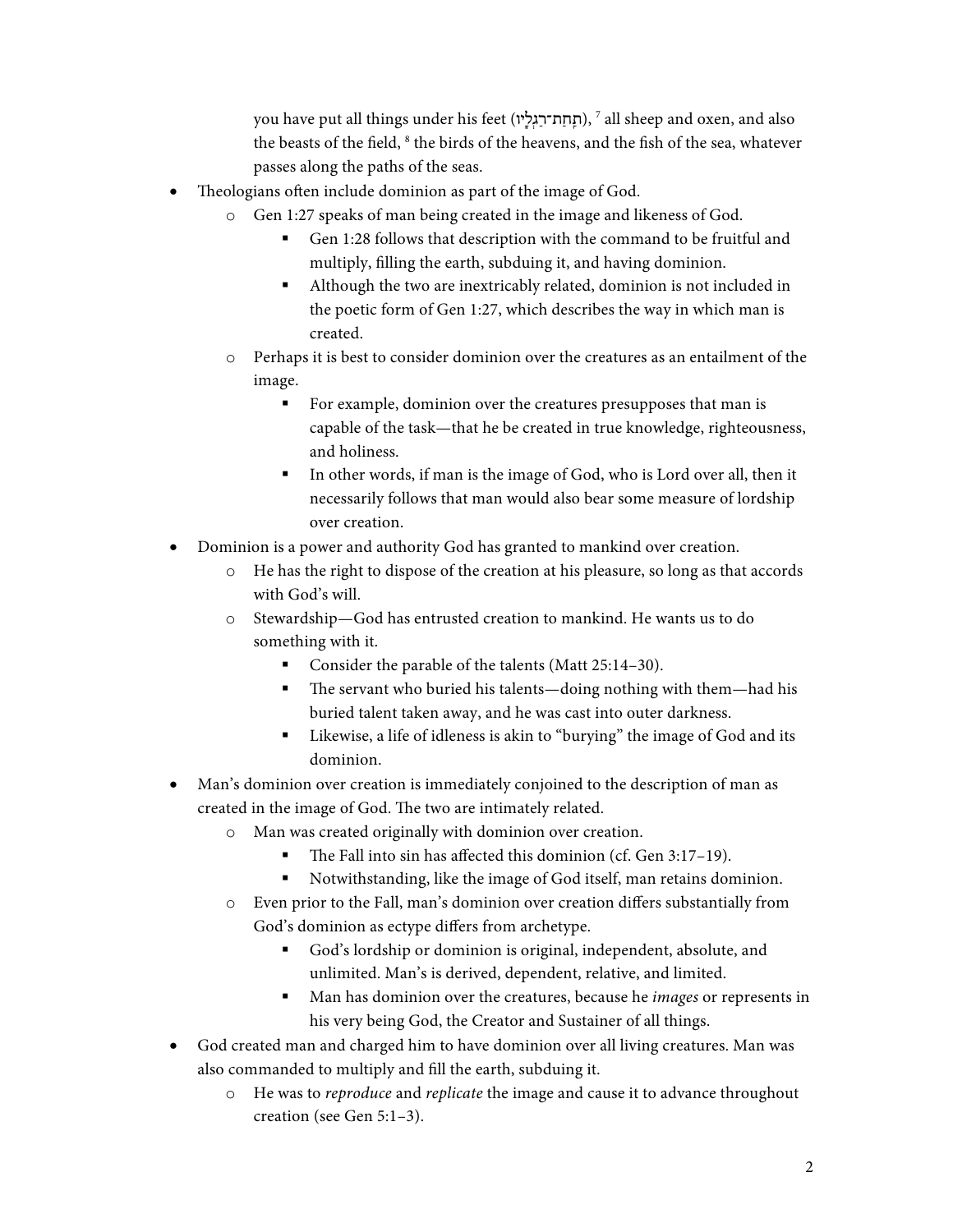- o This notion of image-reproduction and advancement can be understood as man's divinely-appointed cultural activity.
- o This dominion would come to its *terminus* in the *eschaton*. God will glorify mankind, bringing him to an even fuller and consummate expression of his image.
	- § Man's sub-eschatological cultural endeavors—his subjugation of the earth—will be complete.
	- Man will enter into his final Sabbath rest (Heb 4:9–10.

### **OFFICES**

- This basic description of man's general calling can be organized and considered further in a functional sense by considering man's three offices (prophet, priest, and king). These offices serve as the general functions by which man as the image of God exercises dominion.
- In coming lectures, we will explore a Two-Adam Christology and establish a paradigm that will be critical for our understanding of humanity and our place among creation.
	- o But before we look at that topic in detail, let us receive a preview of the work of Christ as the second and last Adam.
	- o Recall Psalm 8:6, "You have given him dominion (חֵמְשִׁילֵהוּ) over the works of your hands; you have put all things *under his feet* ".(תַֽ חַ ת־רַ גְ לָֽיו)
	- o Psalm 110 demonstrates that Christ fully accomplishes the original charge to Adam through the perfect execution of his offices and call to guard and keep the realm of God. He is waiting for his enemies to be made his footstool (הֵדָם לְרַגְלֵיךָ, Psalm 110:1).
- The eternal Son and the image of God
	- o It may seem to elementary to mention, but if human beings are created in the image of God, to understand human beings rightly, one must have an understanding of God's being and attributes.
	- $\circ$  While general and special revelation are the two main categories of revelation, it's important that we also recognize that God has revealed himself to us climactically in his Son, Jesus Christ.
	- o Therefore, to gain a grasp on man as created in the image of God, we must look to the eternal Son of God, who is the perfect image of God (Col 1:15–20), the form of God (Phil 2:5–11), and the exact imprint of his nature (Heb 1:1–4).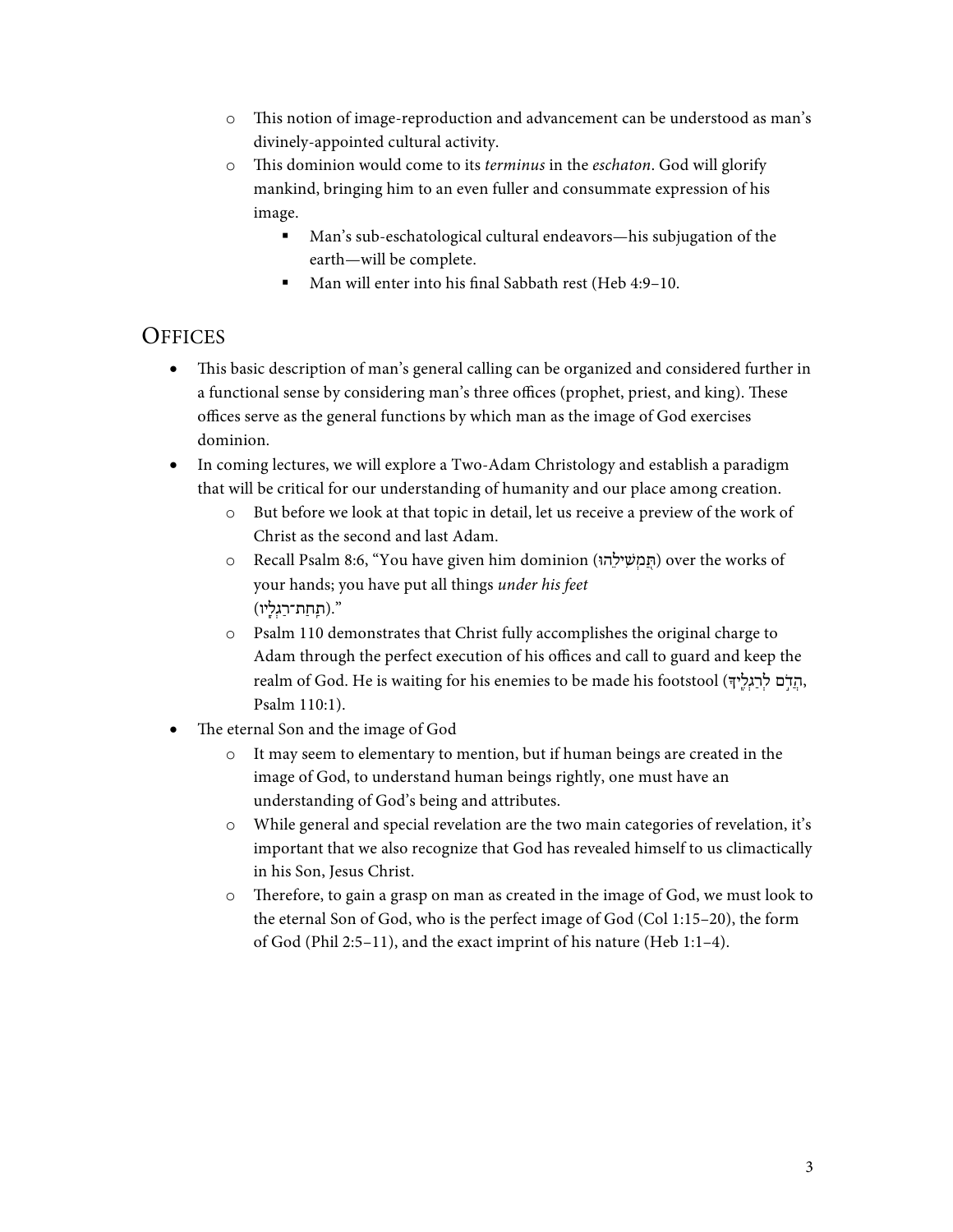## CHRISTOLOGY AND THE IMAGE OF GOD

- Jesus Christ is fully God and fully man.
	- o He is the perfect image of God as the eternal Son of God, consubstantial with the Father and Spirit.
	- o Colossians 1:15–20 and Hebrews 1:2–3 are two foundational texts that teach us this truth.
- Yet, the eternal Son has entered into history by assuming a human nature.
	- o This image of God is assumed in the incarnation and then perfected eschatologically through his resurrection from the dead.
	- o As such, the ontology and historical experience of Christ inform our understanding of the image of God in pre- and postlapsarian contexts.
- From this perfect and eschatological man, who redeems us from our sin and ushers in the consummation, we can learn more of the original design and intent of the image of God through christocentric, christotelic, and christomorphic example.

#### COLOSSIANS 1:15–19

- Colossians  $1:15-20-^{15}$  He is the image of the invisible God, the firstborn over all creation. <sup>16</sup> For by Him all things were created that are in heaven and that are on earth, visible and invisible, whether thrones or dominions or principalities or powers. All things were created through Him and for Him. 17 And He is before all things, and in Him all things consist. 18 And He is the head of the body, the church, who is the beginning, the firstborn from the dead, that in all things He may have the preeminence. 19 For it pleased the Father that in Him all the fullness should dwell, <sup>20</sup> and by Him to reconcile all things to Himself, by Him, whether things on earth or things in heaven, having made peace through the blood of His cross.
- This is an early Christian hymn that Paul used to counter the Colossian heresy, which was a hybrid of Gnostic and Judaizer theology.

| Strophe 1 (15-16)<br>Creation                                                                                                                                                   | Transition (17–18a)                                  | Strophe 2 (18b-20)<br>Redemption                                                                                                           |
|---------------------------------------------------------------------------------------------------------------------------------------------------------------------------------|------------------------------------------------------|--------------------------------------------------------------------------------------------------------------------------------------------|
| <sup>15</sup> <b>ὅς ἐστιν</b> εἰκὼν τοῦ θεοῦ τοῦ<br>άοράτου,                                                                                                                    | <sup>17</sup> και αύτός έστιν                        | <b>ὄς ἐστιν</b> ἀρχή,                                                                                                                      |
| πρωτότοκος πάσης κτίσεως,                                                                                                                                                       | πρὸ πάντων καὶ τὰ πάντα                              | πρωτότοκος έκ τῶν νεκρῶν, ἵνα<br>γένηται έν πάσιν αύτος<br>πρωτεύων,                                                                       |
| <sup>16</sup> <b>ότι έν αύτ</b> φ έκτίσθη                                                                                                                                       | έν αύτῷ συνέστηκεν, <sup>18</sup> και αύτός<br>έστιν | <sup>19</sup> <b>ὅτι ἐν αὐτῷ</b> εὐδόκησεν πᾶν τὸ<br>πλήρωμα κατοικῆσαι <sup>20</sup> καὶ δι'<br>αύτοῦ ἀποκαταλλάξαι                       |
| τά πάντα έν τοις ούρανοις και έπι<br>τῆς γῆς, τὰ ὁρατὰ καὶ τὰ ἀόρατα,<br>εΐτε θρόνοι εΐτε κυριότητες εΐτε<br>άρχαί εἴτε έξουσίαι· τὰ πάντα δι'<br>αύτοῦ καὶ εἰς αὐτὸν ἔκτισται· | ή κεφαλή τοῦ σώματος τῆς<br>έκκλησίας·               | τά πάντα είς αύτόν,<br>είρηνοποιήσας διά του αίματος<br>τοῦ σταυροῦ αὐτοῦ, [δι' αὐτοῦ]<br>είτε τα έπι της γης είτε τα έν τοίς<br>ούρανοίς. |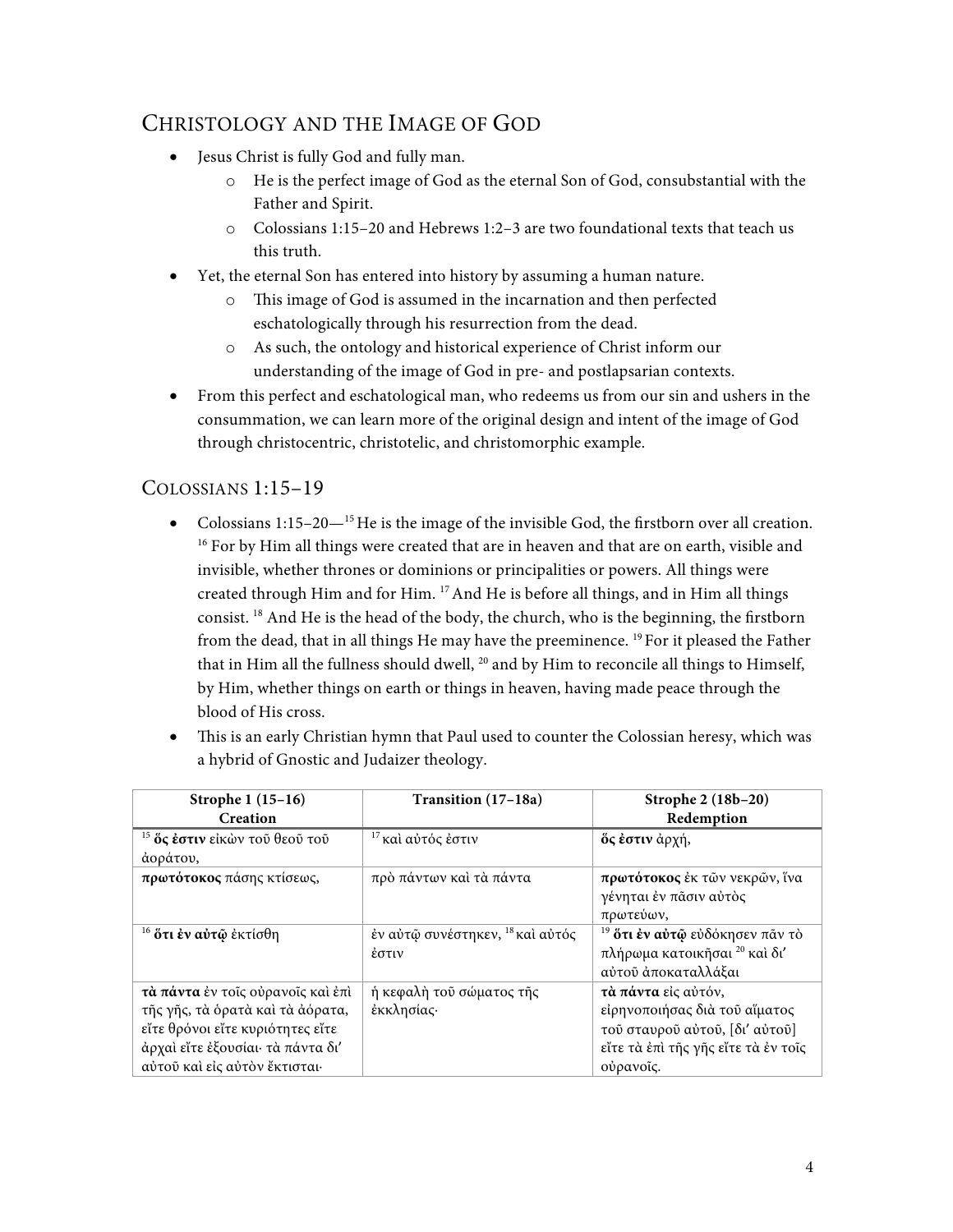- Recurring features mark sections of each strophe, identified in the table above.
	- These features pair the strophes together such that they are parallel.
	- o While the transition of vv. 17–18a is not a perfect match for the strophes, it also shares similar features.
		- § The αὐτός ἐστιν beginning 17a mimics the ὅς ἐστιν.
		- § The ἐν αὐτῷ (in him) mimics ὅτι ἐν αὐτῷ.
		- **•** The phrase ή κεφαλή τοῦ σώματος is similar in meaning to πρωτότοκος.
- Strophes one and two identify to features of the Son, the God-man.
	- o The first strophe emphasizes the pre-existence of the Son of God. It focuses on his eternal ontic status and his role in creating the world.
	- o The second strophe emphasizes the Son's redemptive-historical activity. He is the firstborn from the dead and the preeminent one.
	- o The hymn moves from the Son's role in creation to redemption through a transition that connects the two.
- The Son as Uncreated Image of God (vv. 15–16)
	- o Image of the Invisible God
		- § 15a—ὅς ἐστιν εἰκὼν τοῦ θεοῦ τοῦ ἀοράτου
			- The ὅς ἐστιν introduces a relative clause that connects the following material with the previous context.
			- Verses 13–14 described Christ's redemptive-historical activity.
				- $\circ$ <sup>13</sup> He has delivered us from the domain of darkness and transferred us to the kingdom of his beloved Son, 14 in whom we have redemption, the forgiveness of sins.
				- $\circ$  Relative pronouns in vv. 14 ( $\phi$ ), 15 ( $\delta \varsigma$ ), and 18 ( $\delta \varsigma$ ) identify the Son in v. 13.
				- o Verse 15 further describes this "beloved Son."
			- The kingdom referenced in verse 13 is the present, eschatological reign of the resurrected Christ, for we have been transferred to it. It cannot refer to his pre-creational eternal reign.
		- Because of this fact, many interpreters view εἰκὼν τοῦ θεοῦ in 15a to refer to Christ's imaging of God with respect to his outward representation of God through his incarnation and especially his resurrection.
			- There are significant reasons this argument should not stand.
				- o Jesus is identified as the agent of creation in v. 16.
				- o It is grammatically permissible to take ἐστιν following a relative pronoun as an atemporal present.
			- Paul's usage demands we take εἰκὼν τοῦ θεοῦ to refer to the Son's *eternal* imaging of God.
	- o Firstborn over All Creation
		- § This leads us to consider how he relates to creation. He is πρωτότοκος πάσης κτίσεως.
			- This describes the Son as the preeminent one.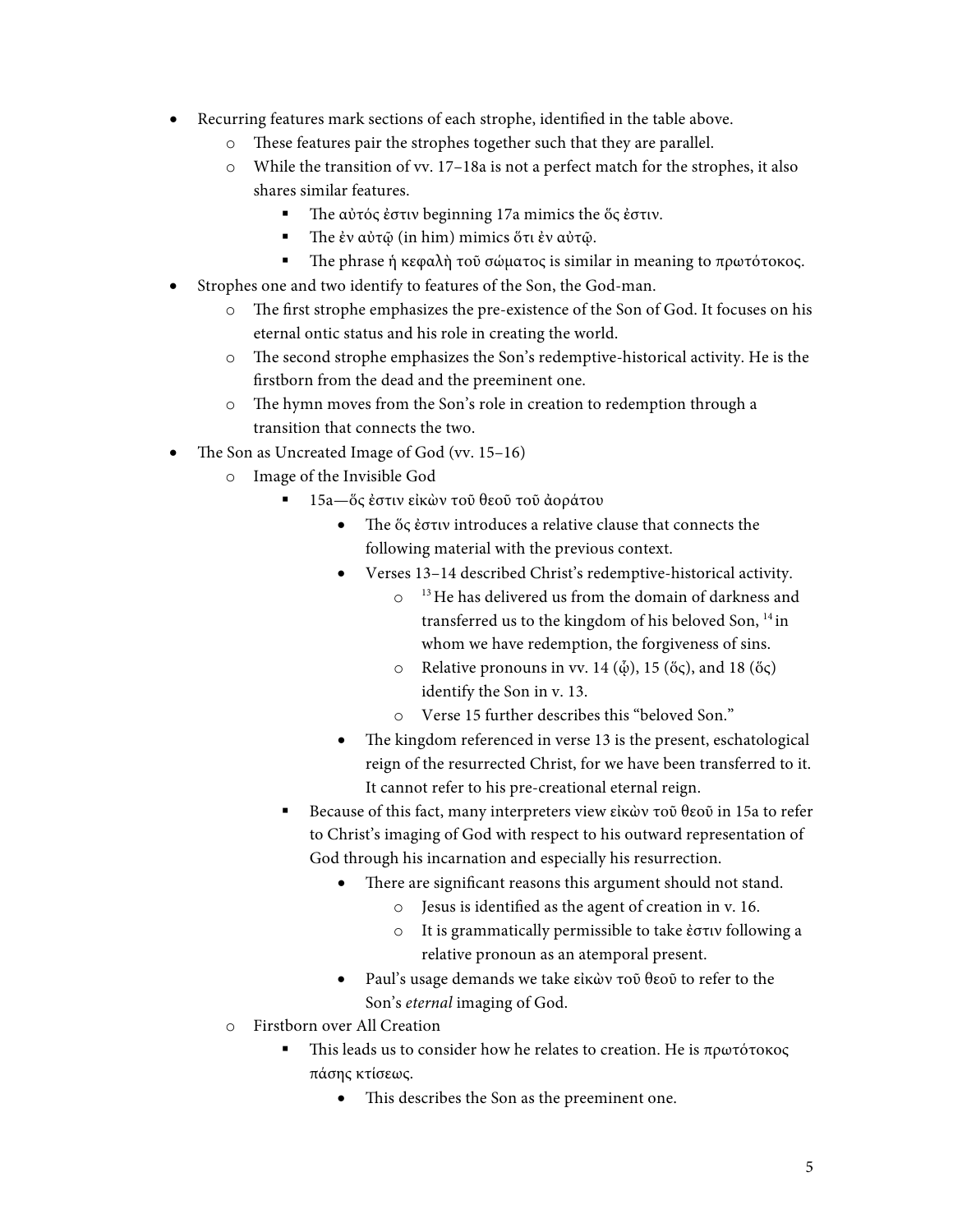- Psalm 89:27—And I will make him the firstborn (LXX πρωτότοκον, accusative), the highest of the kings of the earth.
- The genitive κτίσεως can either be taken as an objective genitive, meaning that Christ is preeminent *over* creation, or as a comparative genitive, meaning that Christ is preeminent when compared to creation.
- This preeminence comes from the fact that he created all things (ὅτι ἐν αὐτῷ ἐκτίσθη τὰ πάντα).
- o Ridderbos and "Paul's Christological Interpretation of Creation"
	- § In *Paul: An Outline of His Theology*, Herman Ridderbos describes the relationship of Christology to creation.
		- He writes, "by calling Christ the image of God he thus identifies Christ's glory with that of God himself . . . and the same thing applies to Col. 1:15 . . . there is special reference to Christ's glory as the Pre-existent One in these passages."2
		- He continues, "by the designation image of God he is on the one hand distinguished from God, and on the other hand identified with God as bearer of the divine glory."3
	- Ridderbos sees the language of Col 1:15 rooted in Gen 1:27.
		- Even though in passages like 1 Corinthians 15 and Romans 5, Christ is the *second* Adam, he precedes and is antecedent to Adam as the eternal image.
		- We have said that man is the ectype, who is created after the divine archetype. Now, we can see that in a more specific sense, the eternal Son of God exists as that archetype.
- o Cosmic Dominion
	- § Christ bears a dominion over all things. It's a total dominion.
	- Because Christ is the eternal Son of God and the one through whom everything was created and holds together, he bears cosmic dominion.
		- The dominion given to man in Gen 1:26–28 is grounded in the cosmic dominion of the eternal Son of God.
		- The eternal Son is the uncreated paradigm (in a very real sense the archetype) for man as God's image bearer.

 <sup>2</sup> Ridderbos, *Paul: An Outline of His Theology*, 70.

<sup>3</sup> Ridderbos, *Paul: An Outline of His Theology*, 70.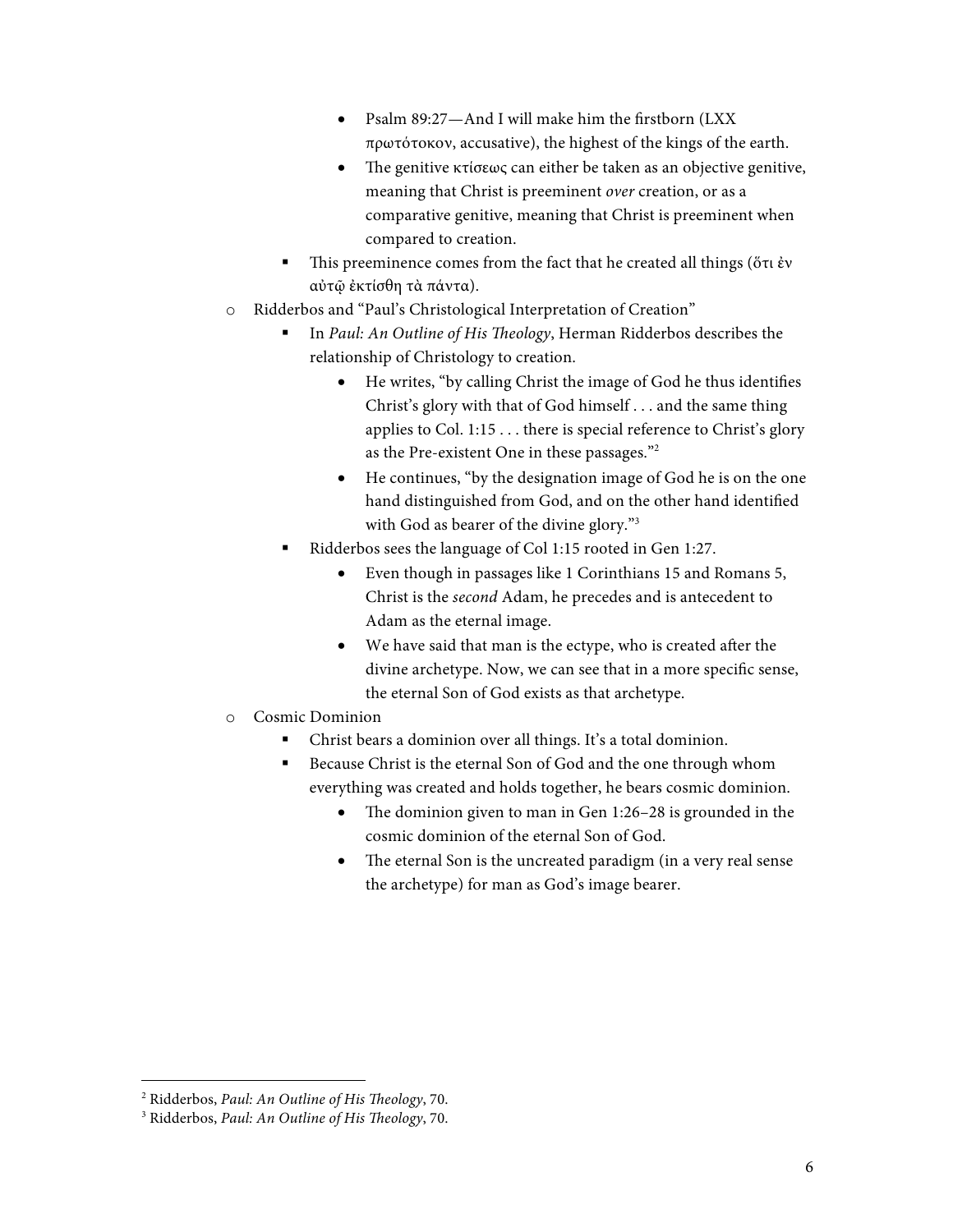#### PHILIPPIANS 2:5–11

- Philippians 2:5–11 $-$ <sup>5</sup> Have this mind among yourselves, which is yours in Christ Jesus,  $\frac{6}{1}$ who, though he was in the form of God, did not count equality with God a thing to be grasped,  $7$  but emptied himself, by taking the form of a servant, being born in the likeness of men. 8 And being found in human form, he humbled himself by becoming obedient to the point of death, even death on a cross.<sup>9</sup> Therefore God has highly exalted him and bestowed on him the name that is above every name, <sup>10</sup> so that at the name of Jesus every knee should bow, in heaven and on earth and under the earth, <sup>11</sup> and every tongue confess that Jesus Christ is Lord, to the glory of God the Father. (ESV)
- Context
	- o Paul exhorts the Philippians to look to Christ as a model for their own Christian walk. They are to "have this mind"—a mind that exhibits a willingness to sacrifice for others. This refers to vv. 3-4, where Paul writes, "3Do nothing from selfish ambition or conceit, but in humility count others more significant than yourselves. 4 Let each of you look not only to his own interests, but also to the interests of others."
	- o Jesus's life provides the pattern for the Christian life. It is a movement from suffering and humiliation unto glory and exaltation.
- Like Col 1:15–19, Phil 2:5–11 is another ancient Christian hymn. It is organized in a way that covers the entirety of Christ's life experience (preexistence, incarnation, exaltation).
	- o Preexistence (v. 6)—6 ὃς ἐν μορφῇ θεοῦ ὑπάρχων οὐχ ἁρπαγμὸν ἡγήσατο τὸ εἶναι ἴσα θεῷ
		- While "form of God" (μορφῆ θεοῦ) is not identical "image of God," the two concepts are closely related.
			- μορφῇ refers to the constituent qualities of a thing that distinguish it from other things.
			- Jesus is specifically the μορφῇ θεοῦ, meaning he shares in the distinguishing characteristics of God.
		- Paul is speaking now of Christ's preexistence. He is speaking of Christ's equality with the Father. Prior to his incarnation, the Son is the very form of God.
		- § Nevertheless, the Son *did not* consider equality with God (ἴσα θεῷ) a thing to be grasped.
			- This presupposes that the Son is equal with God. Again, μορφῇ θεοῦ, emphasizes equality with God.
			- Nonetheless, the Son did not seek to retain or otherwise prize this equality with respect to his incarnation.
		- § The Son "emptied himself" (ἑαυτὸν ἐκένωσεν). What is meant?
			- It's the opposite attitude exhibited by Adam in the garden. He desired to be like God inappropriately (Gen 3:5).
			- While being equal with God, the Son nevertheless emptied and humbled himself.